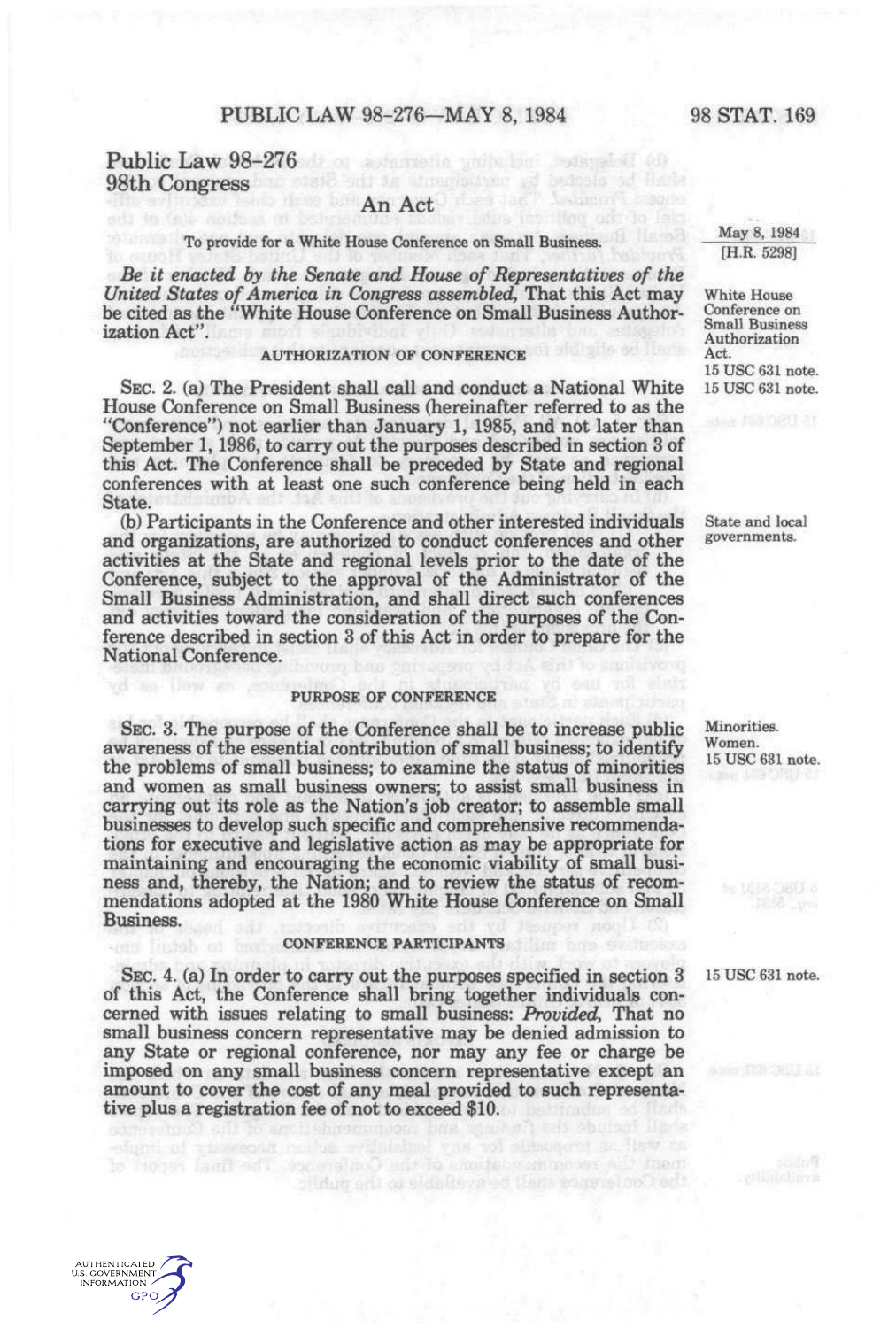(b) Delegates, including alternates, to the National Conference shall be elected by participants at the State and regional conferences: *Provided,* That each Governor and each chief executive official of the political subdivisions enumerated in section 4(a) of the 15 use 633. Small Business Act may appoint one delegate and one alternate: *Provided further.* That each Member of the United States House of Representatives, including each Delegate, and each Member of the United States Senate may appoint one delegate and one alternate: *And provided further.* That the President may appoint one hundred delegates and alternates. Only individuals from small businesses shall be eligible for appointment pursuant to this subsection.

#### **PLANNING AND ADMINISTRATION OP CONFERENCE**

15 use 631 note. SEC. 5. (a) All Federal departments, agencies, and instrumentalities are authorized and directed to provide such support and assistance as may be necessary to facilitate the planning and administration of the Conference.

(b) In carrying out the provisions of this Act, the Administrator of the Small Business Administration—

(1) shall provide such assistance as may be necessary for the organization and conduct of conferences at the State and regional levels as authorized under section 2(b) of this Act; and

(2) is authorized to enter into contracts with public agencies, private organizations, and academic institutions to carry out the provisions of this Act.

(c) The Chief Counsel for Advocacy shall assist in carrying out the provisions of this Act by preparing and providing background materials for use by participants in the Conference, as well as by participants in State and regional conferences.

(d) Each participant in the Conference shall be responsible for his or her expenses related to attending the Conference and shall not be reimbursed either from funds appropriated pursuant to this Act or 15 USC 631 note. the Small Business Act.

 $(e)(1)$  The President is authorized to appoint and compensate an executive director and such other directors and personnel for the Conference as he may deem advisable, without regard to the provisions of title 5, United States Code, governing appointments in the competitive service, and without regard to the provisions of chapter 5 USC 5101 *et* 51 and subchapter III of chapter 53 of such title relating to classifi-<br>seq., 5331. cation and General Schedule pay rates. cation and General Schedule pay rates.

(2) Upon request by the executive director, the heads of the executive and military departments are authorized to detail employees to work with the executive director in planning and administering the Conference without regard to the provisions of section 3341 of title 5, United States Code.

#### **REPORTS REQUIRED**

15 use 631 note. SEC. 6. Not more than six months from the date on which the National Conference is convened, a final report of the Conference shall be submitted to the President and the Congress. The report shall include the findings and recommendations of the Conference as well as proposals for any legislative action necessary to imple-Public ment the recommendations of the Conference. The final report of availability. the Conference shall be available to the public the Conference shall be available to the public.

doof tinn shaft